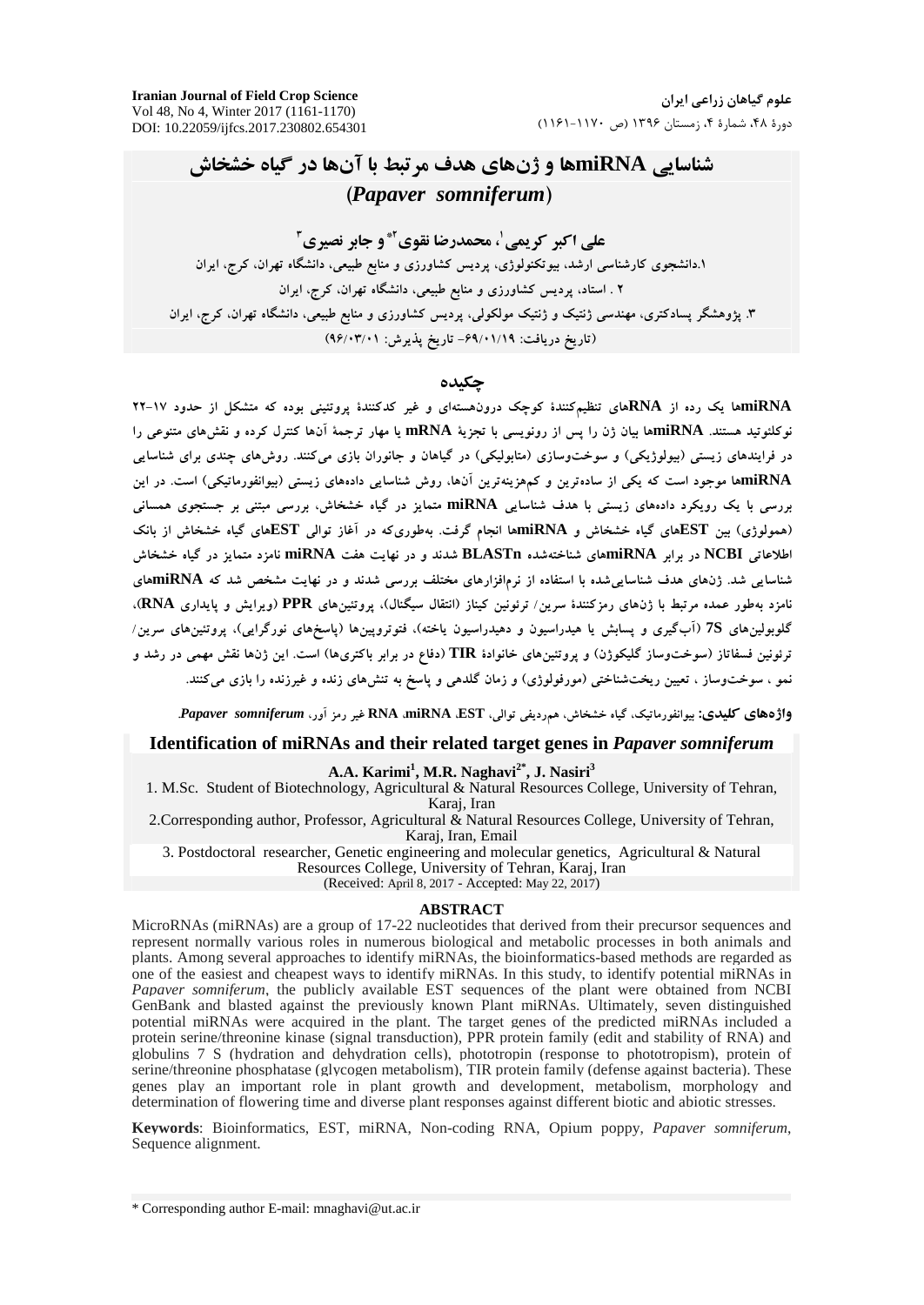پروتئین با یکدیگر یک مجموعهٔ ریزپردازشگر فعال را تشکیل میدهند. پردازش اولیه منجر به ایجاد یک پیش ساز سنجاق سری ۶۵–۷۰ نوکلئوتیدی می شود، که این ریز (میکرو) RNA پیش ساز به سیتوپلاسم منتقل شده و در آنجا، RNase III دیگری به نام Dicer لوپ انتهایی Pre-miRNA را برش داده و منجر به پردازش نهایی ریز RNA میشود. بنابراین عملکرد دروشا و به دنبال آن دايسر منجر به ايجاد مولكول RNA به طول ۲۱-۲۵ نوکلئوتید میشود که در تنطيم بيان ژن نقش دارد. فرم فعال miRNA تنظیمی به شکل تک رشتهای است که در این حالت RNA راهنما<sup>\</sup> خوانده میٖشود که با کمپلکس پروتئینی RISK تلفیق میشود و آن را بهسوی RNA هدف راهنمایی میکند. RNA راهنما با mRNA هدف ایجاد جفت باز میکند که در نهایت باعث خاموشی بیان ژن میشود. عضو مرکزی این کمپلکس تنظیمی، پروتئینی است که ارگونات نامیده می شود که از خانوادهٔ آنزیمهای برشدهههٔ RNA است. ایجاد شمار کمی جفت باز مکمل برای برهمکنش عملکردی بین ریز RNA و توالی مولکول هدف ضروری است. برش تا حدودی در نقطهٔ وسط ناحیهٔ دو رشتهای RNA هدف-RNA راهنما حد واسط نوکلئوتید ۱۰ و ۱۱ از انتهای ۵ مولکول RNA هدف ایجادشده که این عمل سبب ناپایداری دم پلیA در mRNA هدف شده و آغاز ترجمهٔ آن را ناكارآمد میكند(Wiemer, 2007). هدف از این تحقیق شناسایی miRNAهای متمایز گیاه خشخاش (P. somnifeum) و ژنهای هدف آن با استفاده از روشهای دادههای زیستی (بیوانفورماتیکی) مبتنی بر جستجوی همسانی (همولوژی) بین ESTهای گیاه خشخاش موجود در بانک اطلاعاتی NCBI و miRNA با انجام miRBase با انجام BLASTn مے باشد.

### مواد و روشها

## miRNA منابع

شمار ۲۸۶۴۵ توالی miRNA بالغ شناختهشده از شمار زیادی گونه از پایگاه داده miRBase به آدرس

#### مقدمه

گیاه خشخاش یکی از قدیمیترین گیاهان دارویی مورد استفادهٔ بشر در سراسر جهان است و دارای منابع اولیهٔ ترکیبهای تسکیندهنده و افیونی میباشد. این گیاه تولیدکنندهٔ شمار زیادی از آلکالوئیدهای بنزیل ایزوکوئینولین است. شیرابه (لاتکس) بهدستآمده از کپسول نارس و ترشحهای مرتبط با آن میزان زیادی آلکالوئید با خواص ضد درد میباشد که حاوی ١٢ درصد مورفین بوده و میزان کمتری آلکالوئیدهای دیگری مانند کدئین و تبائین (فرونشانندههای درد) و نوسکاپین (ضدسرفه و تومور)، پاپاورین، توبوکورارین (أرامش ماهیچهای) و سنگوئینارین (عامل ضدمیکروبی) را نیز دارا میباشد. مورفین و کدئین مهمترین و مؤثرترین داروی مسکن در پزشکی در سرتاسر جهان محسوب میشوند. کشت و کار خشخاش افیونی برای تولید تجاری مورفین و کدئین بخش مهمی از چشمانداز کشاورزی در بسیاری از نقاط جهان است miRNA .(Hagel & Facchini, 2013). يك رده از RNAهای تنظیم کنندهٔ کوچک درونی بوده که از توالي پيشساز خود مشتق شده و در تنظيم بيان ژن نقش دارد. در سال ۲۰۰۲ برای نخستین بار miRNA ها در گیاهان کشف شدند(Park et al.,2002). miRNA ها نقش کلیدی در شکلگیری (مورفوژنز) گیاهی، تنظیم مریستم جنینی ریشه، توسعهٔ برگ و شبکهٔ ریشهای گیاه، تغییر مرحلهای از رشد رویشی به زایشی، کنترل صفات زراعی مهم گیاهان، انتقال سیگنال و پاسخ به شرایط محیطی مانند تنشهای زنده و غیرزنده ایفا میکنند (Li & zhang, 2016). ساخت miRNA ها در هسته و سیتوپلاسم صورت مي گيرد. miRNAها توسط RNA پليمراز II بهصورت مولکولهای پیشساز تاخورده (Pre-miRNA) سنتز می شوند. ساختار ساقه-حلقه این رونوشتها توسط يک كمپلكس آنزيمي RNase III ويژهٔ برش RNA دو رشتهای به نام Drosha مستقر در هسته تشخیص داده شده و پردازش میشود. این آنزیم به همراه یک زیر واحد پروتئینی ضروری برای عملکرد اختصاصی خود (که در برخی موجودات Pasha و در دیگر موجودها DGCR8 نامیده میشود) عمل میکند و این دو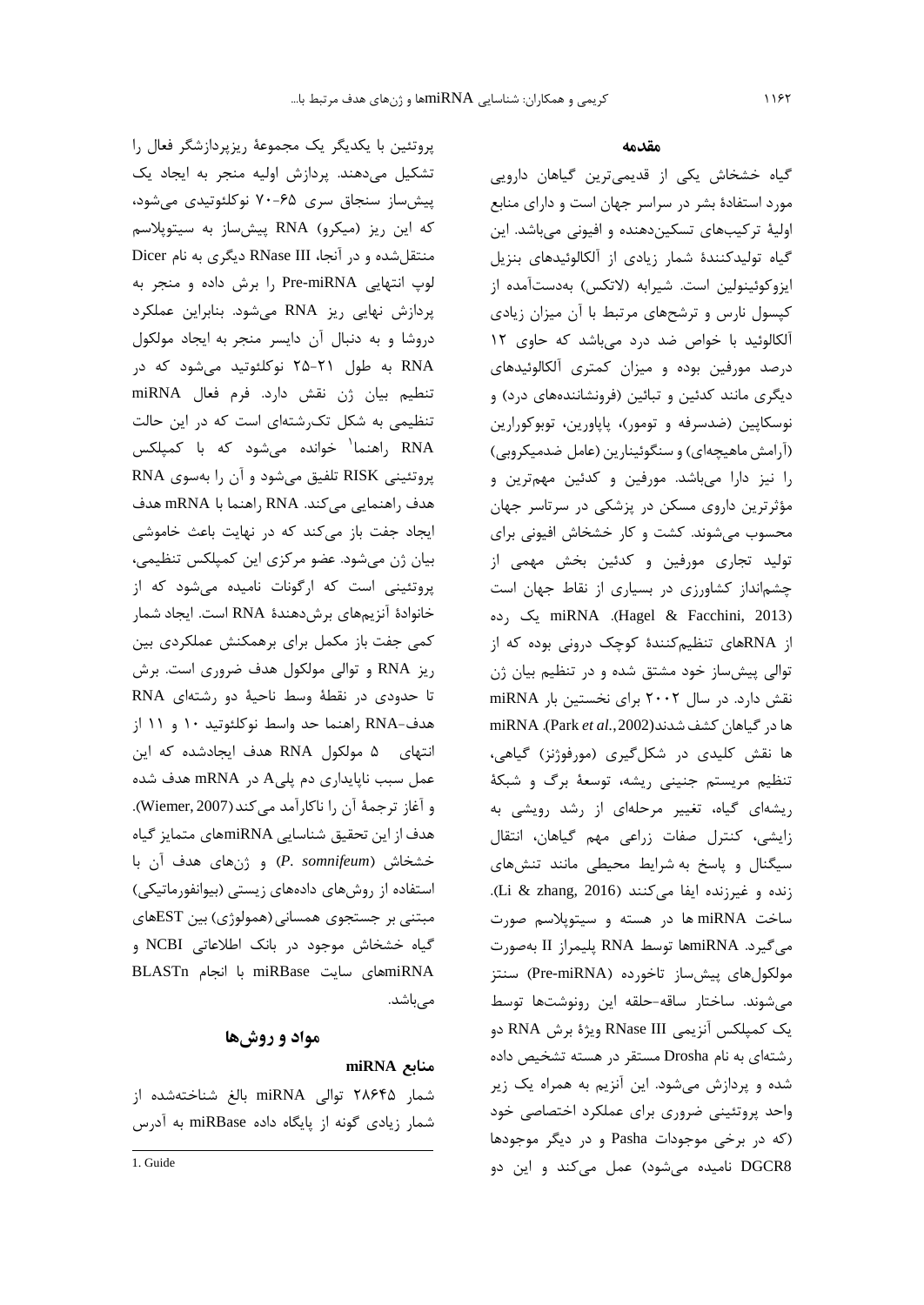اینترنتی /http://www.mirbase.org دانلود شدند. توالی های miRNA بهعنوان توالی شناختهشده ٰ برای یافتن miRNAهای حفاظتشده بر پایهٔ جستجوی همسانی بین miRNAها و ESTهای گیاه خشخاش بكار گرفته شد.

# منابع EST گیاه خشخاش و جستجوی همسانی بين miRNA و ESTها

درمجموع، ۲۱۰۴۶ EST گیاه خشخاش از بانک اطلاعاتي NCBI قسمت EST آن (dbEST) به آدرس اينترنتي (http://www.ncbi.nlm.nih.gov) دانلود شد. توالیهای بالغ miRNA گیاهی در الگوریتم BLAST2.2.21) BLASTn) برای جستجوی همسانی در برابر ESTهای گیاه خشخاش در لینوکس آپلود شدند. تنظیمهای BLASTn با در نظر گرفتن میزان مورد انتظار ۰/۰۰۶ تنظیم شد. توالی های miRNA به عنوان توالی شناخته شده و توالی های EST به عنوان توالی تردیدی<sup>۳</sup> با یکدیگر برای جستجوی همسانی مقایسه شدند. سپس ESTهایی که با توالی های بالغ miRNA حداکثر تا چهار عدم جفتشدگی داشتند بهعنوان نامزد انتخاب شدند (Zhang et al., 2005).

# انجام BLASTx برای شناسایی miRNAهای غیر رمز آور

در مرحلة بعدى با انجام BLASTx، توالي هاى EST غیر رمز آور باقی ماندند. با توجه به این امر که miRNA از توالیهای EST غیر رمز آور بوجود میآیند، بنابراین توالیهای EST رمز آور حذفشده و تنها توالى هاى غير رمز آور باقى ماندند ( Altschul et .(al., 1997

# تعیین ساختار ثانویهٔ miRNAهای متمایز بەوسىلة MFOLD

برای پیشبینی ساختار ثانویهٔ miRNAهای نامزد انتخابشده، از نرمافزار MFOLD استفاده شد. این ابزار محاسباتی تحت وب در آدرس

http://frontend.bioinfo.rpi.edu/applications/mfol .d/cgi-bin/rna-form1.cgi قابل دسترس است (Zuker, 2003). خروجیهای MFOLD شامل كمترين انرژى آزاد (∆G Kcal/mol∆)، شمار بازوها در هر ساختار و شمار نوكلئوتيدها (C ،G ،A) وT)، اندازه و تقارن داخلی حلقهها در بازوها، اندازهٔ مارپیچ در بازوها، جايگاه ناحيههاى جفت شده، درصد محتويات (A+T) و (G+C) و شاخص كمترين انرژى آزاد فولدينگ (MFE)، AMFE و MFEI است كه به قرار زير محاسبه مى شوند (Zhang et al,. 2006c).  $*100$   $\Delta MFE = (MFE / Pre-miRNA)$ 

 $MFEI = (AMFE / (G+C)) %$ 

پارامترهای به کار گرفتهشده روی miRNAهای بالغ و پیش ساز آن شامل موارد ذیل بودند: الف- شمار بازهای غیر همسان بین miRNA های بالغ و پیش ساز حداکثر تا شش نوکلئوتید باشد. ب- شاخص كمترين انرژي فولدينگ (MFEI) بالاتر از انواع ديگر RNA ها و کمترین انرژی منفی فولدینگ ( MFE) پیشساز miRNA کمتر باشد. ج- یک حلقه یا شکاف بزرگ در توالي miRNA بالغ وجود نداشته باشد. د-قسمت بالغ miRNA بايد روى حلقهٔ پيش،ساز miRNA قرار گیرد. ه- طول miRNA بالغ در حدود دامنهٔ بین ۱۷-۲۴ باشد. و- محتوای بازهای A+U ییش ساز miRNA باید بین ۳۰ درصد تا ۷۰ درصد باشد.

## تحليل تبارزايي (اناليز فيلوژنتيكي)

RNA های کوچک بهطور طبیعی حفاظتشده هستند. به همین دلیل کشف راست نسخه (اورتولوگ) می تواند با تجزیهوتحلیل دادههای زیستی صورت بگیرد. برای نشان دادن روابط تکاملی miRNAهای نامزد متمایز گیاه خشخاش، از انالیز فیلوژنتیکی استفاده شد که با برنامهٔ MEGA3.0 انجام شد (2011 .(Tamura et al.,

# پیشبینی ژنهای هدف miRNAهای نامزد در گیاه خشخاش

برای شناسایی رونوشتها و ژنهای هدف از تشابه مکمل معکوس بین miRNA و رونوشت هدف استفاده

<sup>1.</sup> Subject

<sup>2.</sup> E-value 3. Query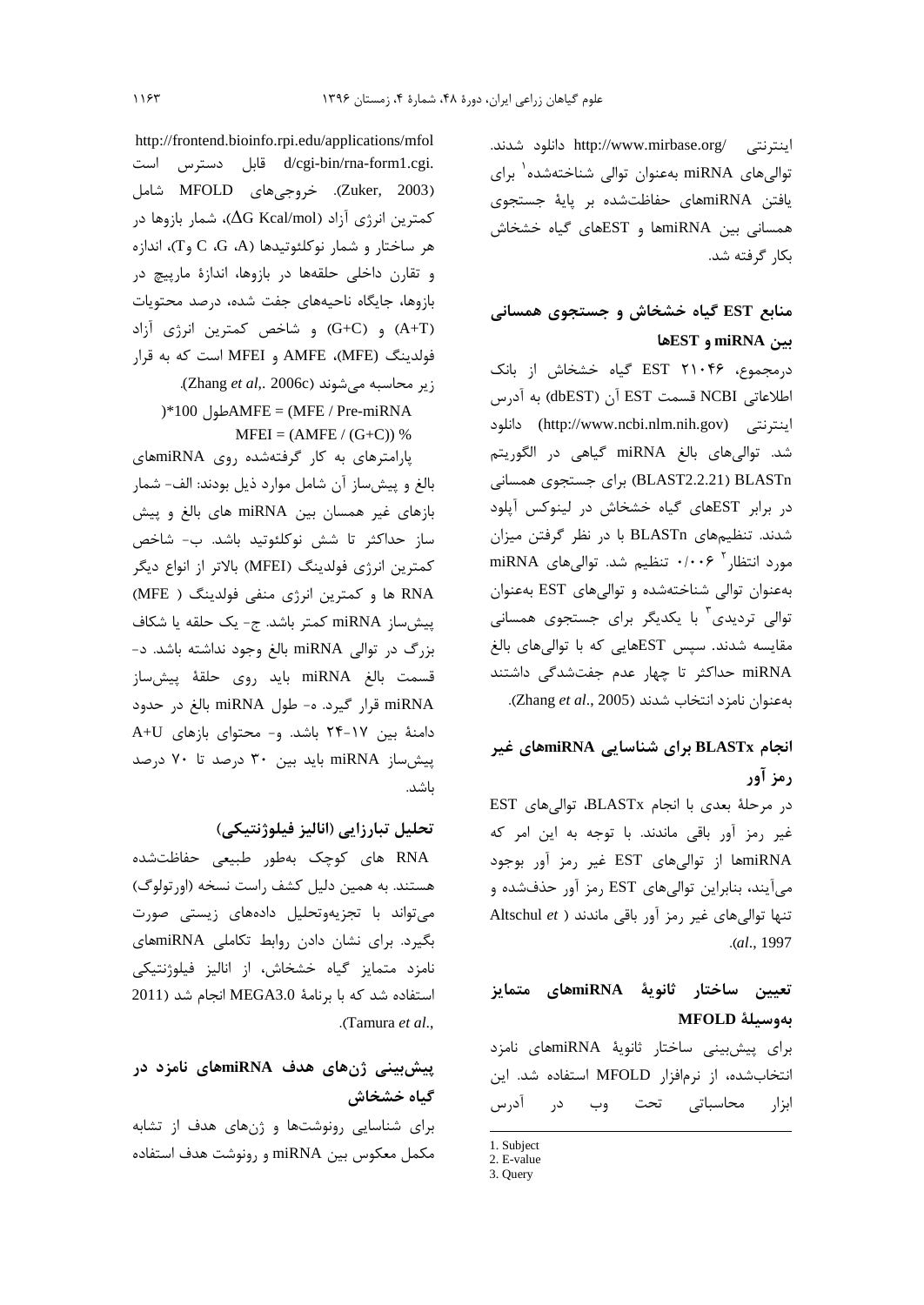میشود. ژنهای هدف این miRNAاها از گونههای مختلف گیاهی در وبسایت psRNATARGET انتخاب شدند. ژنها و رونوشتهای هدف -Pso miR1863 از گیاه گرمک، Pso-miR845 و -Pso miR7782-3p از گیاه جاروی جنگل ( Brachypodium j Pso-miR444a-5p , Pso-miR8175 ، (distachyon گیاه علف تال (ارابیدوبسیس)، Pso-miR8744 از گیاه پنبه و Pso-miR9746i از گیاه سویا با استفاده از وبسايت psRNATARGET به آدرس اينترنتي </hTTp://planTgrn.noble.org/psRNATargeT> استفاده شدند. سپس برای پی بردن به عملکرد این

ژنهای هدف، آنها BLASTn شدند.

پارامترهای زیر در هنگام استفاده از این سایت به كار گرفته شد: الف- بيشترين ارزش مورد انتظار برابر با ٣ بود. ب- شمار جايگاههاى مورد هدف برابر با ٢ بود. ج- محدودهٔ نداشتن تشابه بازهای مرکزی بین ۰۱۱–۹ نوکلئوتید بود. د- بیشترین نبود تشابه در جایگاههای مکمل کمتر از چهار و بدون هیچگونه فاصله (gap) باشد (Dai & Zhao, 2011).

#### نتايج و بحث

#### شناسایی miRNAهای نامزد در گیاه خشخاش

برای شناسایی miRNAهای جدید در گیاه خشخاش ما از روشهای دادههای زیستی مبتنی بر جستجوی همسانی استفاده شد. انجام یک روش دادههای زیستی برای شناسایی miRNAهای جدید محتمل است چراكه اغلب miRNAهاى بالغ شناختهشده بهصورت تکاملی در گونههای مختلف درون قلمرو گیاهی حفاظتشده هستند (Zhang et al., 2006d).

پس از انجام BLASTn بين توالي هاي EST گياه خشخاش و همهٔ miRNAهای سایت miRBase، حدود ۹۲ توالی همسانی به دست آمد. جستجوی BLAST با E-value يايين تر ناحيهٔ همانندی قابل توجه تری را در میان EST ها و miRNAهای بالغ به وجود آورد. بنابراین توالیهایی با ۱۰۰ درصد همسانی و شمار کمی عدم تشابه به دست آمد. پس از انجام BLASTx بەمنظور حذف توالی0ای کدکنندۂ پروتئینی و باقی ماندن توالیهای غیرکدکنندهٔ

یروتئینی، نهایتا هفت miRNA متمایز به دست آمد. سپس توالي هاي EST بهوجود آورندهٔ اين miRNAهاي بالغ غيركدكنندة پروتئيني براي تعيين ساختار ثانويه به سرور MFOLD انتقال یافتند. نتایج بهدستآمده توسط MFOLD بهصورت دستی برای تعیین توالی پیش ساز miRNA و ساختار ساقه-حلقه مناسب با استفاده از معیارهای از پیش توضیح داده شده بررسی شد.

كمترين انرژي آزاد فولدينگ (MFE) يک شاخص برجسته برای تعیین ساختار ثانویهٔ اسیدهای نوکلئیک مانند RNA و DNA است. MFE پايينتر از نظر ترمودینامیکی برای ساختار ثانویهٔ توالیهای RNA یا DNA مربوطه پایدارتر است. توالی پیش ساز miRNA بهطور معنى دارى ارزش MFEI بالاترى نسبت به RNAهای غیرکدکنندهٔ پروتئینی مانند RNA و rRNA يا RNAهاى كدكنندة پروتئينى مانند mRNA دارند (Bonnet et al., 2004). برای جلوگیری از پیشبینی نادرست miRNAا از دیگر RNAهای کوچک، MFEI شاخص بسیار مطلوبی به شمار میآید. شاخص MFEI با استفاده از گزارشهای پیشین محاسبه شد (Yin et al., 2008). با توجه به جدول ١، طول پیشساز Pso-MIR1863 حدود ۶۲ نوکلئوتید و شاخص MFEI حدود ۰/۸۲ بدست آمد، و برای دیگر miRNA ها نیز این دو شاخص محاسبه شدند.

ساختار ثانوية پيش ساز ساقه-حلقه هفت miRNA متمایز نامزد در گیاه خشخاش در MFOLD ترسیم شد (شکل ۱). همان طور که در شکل ۱ مشاهده میشود، قسمت بالغ miRNA گیاه خشخاش در قسمت حلقهٔ ساختار ثانویهٔ پیش ساز miRNA قرار داشت، که یکی از شروط اساسی در ترسیم ساختار ثانويه در MFOLD قرار دارد.

درضمن، درخت فیلوژنتیکی برای نشان دادن روابط تكاملي بين miRNA هاي متمايز گياه خشخاش ترسیم شد (شکل ۲). همانطور که در شکل ۲ مشاهده میشود، Pso-miR1863 و Pso-miR845 که به ترتیب بر روی پروتئینهای هدف سرین/ ترئونین کیناز و پروتئینهای سیتوکروم P450 تأثیر میگذارند بیشترین همانندی ژنتیکی را با یکدیگر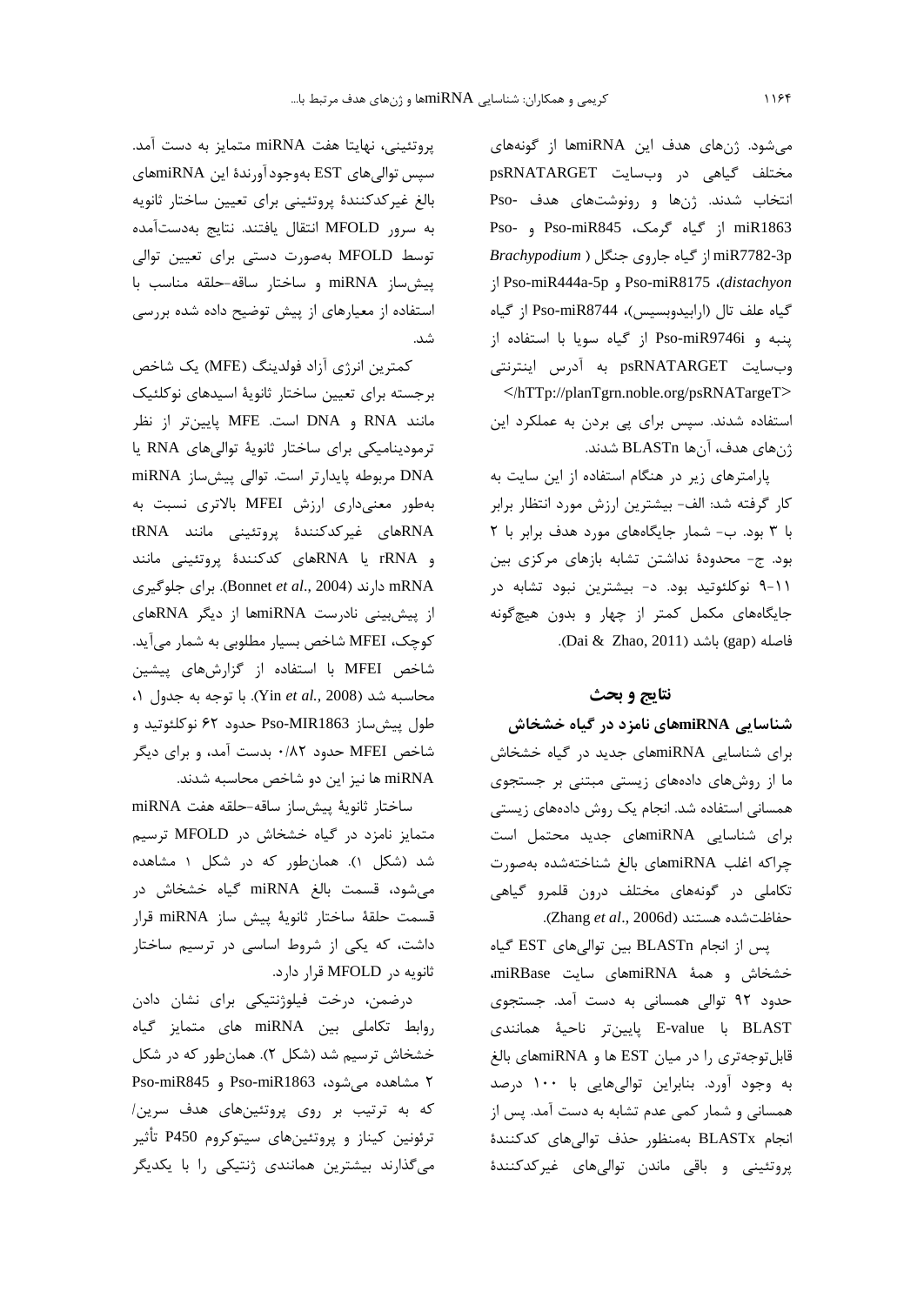داشته و همچنین Pso-miR444a-5p و -Pso با یکدیگر بیشترین همانندی ژنتیکی دارند و -Pso<br>miR8744 که به ترتیب بر روی پروتئینهای خانوادهٔ سا miR9746i کمترین رابطهٔ تکاملی را با دیگر miRNA<br>TIR و آنزیم ریبولوز فسفات۳-اپی مراز تأثیر

|                                                       | Table 1. Characteristics of newly identified miRNA in <i>Papaver somniferum</i> |                         |                                             |     |    |      |      |                   |
|-------------------------------------------------------|---------------------------------------------------------------------------------|-------------------------|---------------------------------------------|-----|----|------|------|-------------------|
| ${}^{3}LM$<br>$^2LP$<br>Accession<br><sup>1</sup> MFE |                                                                                 | $A+U$ <sup>4</sup> MFEI | Homologous New miRNA<br>P. somniferum miRNA |     |    |      |      |                   |
|                                                       |                                                                                 | miRNA                   |                                             |     |    |      |      |                   |
| $Pso-miR1863$                                         | <b>GCUCUGAUACCAUGU</b>                                                          | EST:                    | $-20.30$                                    | 62  | 22 | 0.61 | 0.82 | $c$ me-mi $R1863$ |
| Pso-miR845                                            | <b>UAGAUUU</b>                                                                  | FG604901                |                                             |     |    |      |      |                   |
|                                                       | <b>GCUCUGAUACCAAUU</b>                                                          | EST:                    | $-13.83$                                    | 60  | 20 | 0.50 | 0.46 |                   |
| Pso-miR7782-                                          | <b>GUUGG</b>                                                                    | FG604800                |                                             |     |    |      |      | bdi-miR845        |
| 3p                                                    | CCUGCUCUGAUACCAU                                                                | EST:                    | $-9.20$                                     | 68  | 19 | 0.54 | 0.30 |                   |
| $Pso-miR8175$                                         | GUU                                                                             | FE966194                |                                             |     |    |      |      |                   |
| $Pso-miR444a-$                                        | AUCCCCGGCAACGGC                                                                 | EST:                    | $-20.80$                                    | 71  | 19 | 0.54 | 0.63 | bdi-miR7782-3p    |
| 5p                                                    | <b>GCCA</b>                                                                     | FG609597                |                                             |     |    |      |      |                   |
| $Pso-miR8744$                                         | <b>CUAGAGGUGGCAAC</b>                                                           | EST:                    | $-60.22$                                    | 227 | 19 | 0.61 | 0.68 | ath- $miR8175$    |
| $Pso-miR9746i$                                        | <b>UGCAU</b>                                                                    | FG612596                |                                             |     |    |      |      |                   |
|                                                       | <b>UCAAAAAAUGGGCA</b>                                                           | EST:                    | $-16.5$                                     | 58  | 18 | 0.60 | 0.71 |                   |
|                                                       | <b>AAGU</b>                                                                     | FG604764                |                                             |     |    |      |      | $osa-miR444a-$    |
|                                                       |                                                                                 | EST:                    | $-63.81$                                    | 275 | 17 | 0.66 | 0.52 | 5p                |
|                                                       | <b>UUGAAUUUCAAUUAGAU</b>                                                        | FE965393                |                                             |     |    |      |      |                   |
|                                                       |                                                                                 |                         |                                             |     |    |      |      | $gra-miR8744$     |

جدول ۱. ویژگیِهای miRNAهای جدید شناساییِشدهٔ گیاه خشخاش

gma-miR9746i

1. MFEs: minimal folding free energies (kcal mol<sup>-1</sup>). 2. LP: length of pre-miRNA. 3. LM: length of mature miRNAs. 4. MFEIs: minimal folding free energy indices.

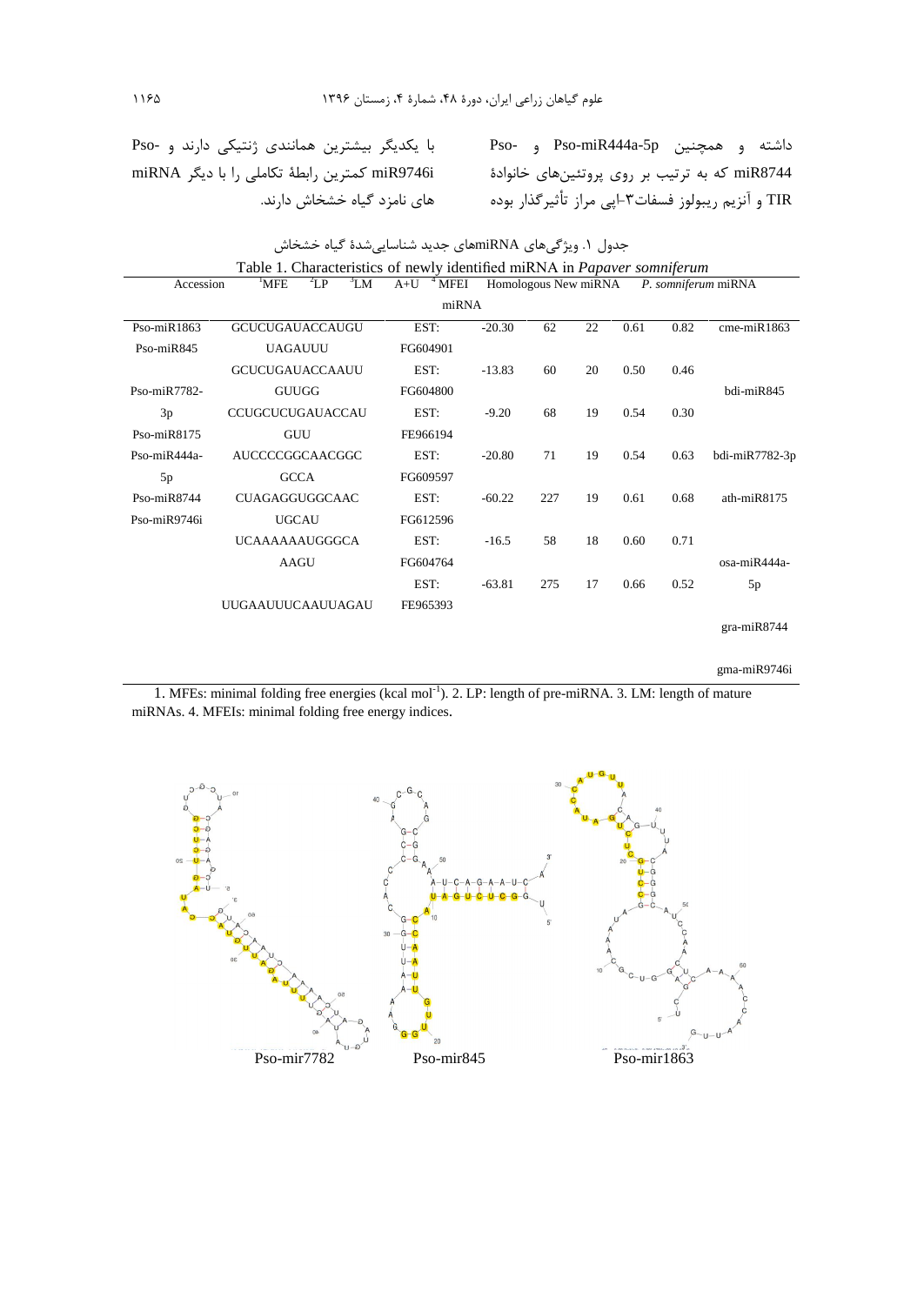

شکل ۱. ساختارهای ثانویهٔ ساقه-حلقه miRNAهای جدید شناساییشده در گیاه خشخاش. قسمت بالغ miRNA با رنگ زرد مشخص شده است.

Figure 2. Some of the secondary stem-loop structures of newly identified Papaver somniferum miRNAs. Mature miRNA sequences are colored (blue).



شکل ۲. درخت تبارزایی برای miRNA های جدید شناسایی شده در خشخاش Table 8. Phylogenetic tree for the newly identified miRNA in Papaver somniferum.

برای پی بردن به نقش miRNAها در عملکردهای مختلف یاختهای، شناسایی ژنهای هدف miRNA یک مرحلهٔ مهمی است. در این تحقیق، ژنهای هدف

پیشبینی ژنهای هدف miRNA های متمایز گیاه خشخاش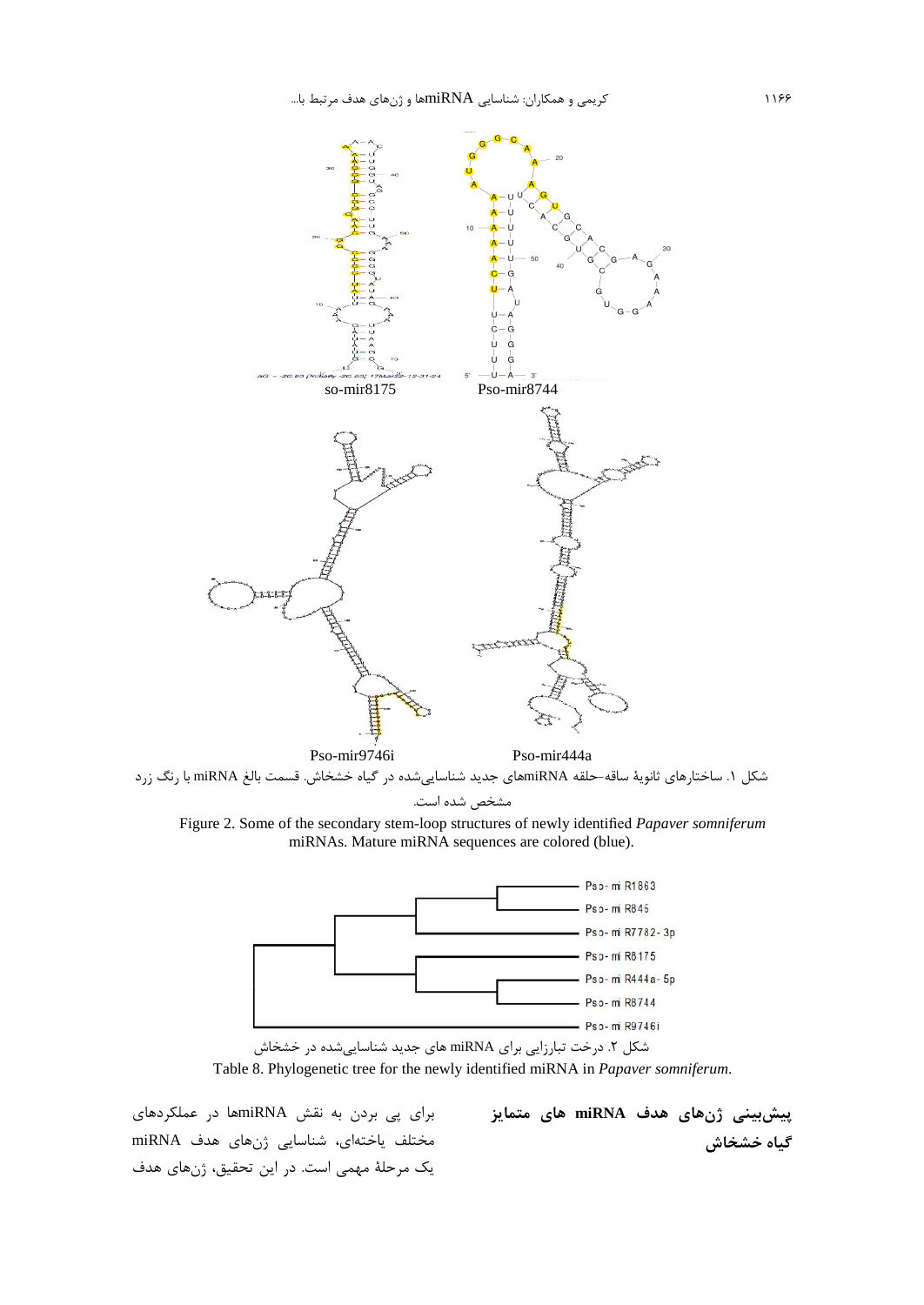مختلفی برای هفت miRNA به دست آمد که متعلق به چندین خانوادهٔ ژنی با عملکردهای زیستی (بيولوژيكي) مختلف بودند. اين miRNAها بهطور مستقیم با تأثیر بر رشد و نمو، ریختشناختی، زمان گلدهی، سوختوساز، پاسخ به تنش را بر عهده دارند.

Pso-miR1863 در فرایندهای زیستی مانند تنظیم چرخهٔ یاختهای و انتقال سیگنال، سازماندهی اکتین و میکروتوبول یاختهای و پردازش RNA نقش دارد و روى ژنهاى كدكنندة پروتئين سرين/ترئونين كيناز، پروتئين ABIL5، پروتئين dynamin-2A-like و يروتئين pentatricopeptide repeat (PPR) تأثير مىگذارد. پروتئين سرين/ترئونين كيناز پروتئينى مؤثر در پاسخ انتقال سیگنال خاص در یاخته، تنظیم پیشرفت چرخهٔ یاختهای و رونویسی فرآیندهای فعال سازی سیگنالینگ نقش ایفا می کند ( & Vincent Settleman., 1997). پروتئين ABIL5 درگير در تنظیم سازمان دهی اکتین و میکروتوبول یاختهای است. پروتئین dynamin-2A-like یک پروتئین مولد نیرو مرتبط با میکروتوبول که در انتقال ریزکیسه (وزیکول)های پروتئین پوششی کلاترین حد واسط از قسمت ترانس شبکهٔ گلژی به واکوئل مرکزی نقش دارد (Jin et al., 2001). پروتئين PPR يک خانوادهٔ بزرگ از پروتئینهای متصل به RNA بوده که فرایندهای پردازش، پیرایش، ویرایش و انتقال RNAها را تسهيل مي كند (Manna, 2015).

هدفهای ژنی Pso-miR845 بیشتر در فرایندهای پاسخ به تنش خشکی، رشد و نمو و پاسخهای نورگرایی دخیل هستند که Pso-miR845 معمولا ژنهای کدکنندهٔ پروتئینهای سیتوکروم P450 (CYPs)، گلوبولين 7S، فتوتروپينها، عاملهاي رونویسی ARFsها را مورد هدف قرار میدهد. سيتوكروم CYPs) P450) پروتئينهايي بهعنوان هموپروتئینها بوده که در زنجیرهٔ انتقال الکترون نقش 7S ايفا مي كند (Lamb et al., 2009). كلوبولين هاي عمده پروتئینهای ذخیرهای دانهٔ گیاهان بوده که این پروتئینها نقشهایی در فرایندهای آبگیری/پسابش دارند (Müntz, 1998). ARFها، عاملهای رونویسی بوده که بهطور اختصاصی به ناحیه راهاندازهای پاسخ

به اکسین (AuxREs ) متصل میشوند، بهعنوان فعال کنندهٔ رونویسی عمل کرده و واسطهٔ تشکیل محور جنینی و تمایز بافتهای آوندی هستند ( Hagen & Guilfoyle, 2002). فتوتروپینها، پروتئینهای گیرندهٔ نوری بوده که واسطهٔ پاسخهای نورگرایی و تغییر رشد در گیاهان هستند.

Pso-miR7782 نیز پروتئینهایی که در حفظ سیکلهای منظم میتوزی برای تشکیل ریشههای جانبی مورد نیاز است را مورد هدف قرار میدهد Ath- ثن مورد هدف). (Didonato et al., 2004) miR8175 گالاکتوز اکسیداز بوده که این آنزیم D- $H_2O_2$  گالاکتوز را به D-گالاکتو هگزو دی الدوز و تبدیل کرده و همچنین قادر به تسریع کاتالیز انواع Bertini et al., ) از گالاكتوز است ( .. Bertini et al  $. (2007$ 

Pso-Mir8744 بهطور عمده بر فرايندهاى فيزيزلوژيكي مانند نورساخت (فتوسنتز) و سوختوساز ياختهاى، تنظيم بيان ژن و پاسخ به تنش گرمايي تأثيرگذار بوده و ژنهای کدکنندهٔ آنزيم ريبولوز فسفات ٣-اپي مراز، آنزيم سرين-ترئونين فسفاتاز (PSP) ، پروتئين (Hsp40) Chaperon dnaj و. پروتئینهای خانوادهٔ ING را مورد هدف قرار میدهد. ریبولوز فسفات ٣- اپی مراز برای تثبیت کربن در گیاهان از طریق چرخهٔ کالوین و حالت غیراکسایش (اكسيداتيو) مسير پنتوزفسفات مورد نياز است (Akana et al., 2006). پروتئين سرين-ترئونين فسفاتاز (PSP) نقش محوری در فسفرزدایی (دفسفريلاسيون) پروتئينها در سازوكار تنظيم یاختهای و سوختوساز گلیکوژن را بر عهده دارند (Wera & Hemmings, 1995). پروتئينهای (Hsp40) Chaperon dnaj)، برای حفاظت و جلوگیری از تجمع غیر قابلبرگشت پروتئینها در طول ساخت و زمان تکانهٔ (شوک) گرمایی به خدمت گرفته میشوند در (Qiu et al., 2006). پروتئينهای خانوادهٔ ING در ترمیم DNA، مرگ برنامهریزیشدهٔ یاخته و تنظیم بیان ژن از طریق هدف قرار دادن هیستون استيلاز/داستيلاز نقش ايفا مى كنند ( ,He et al  $. (2005$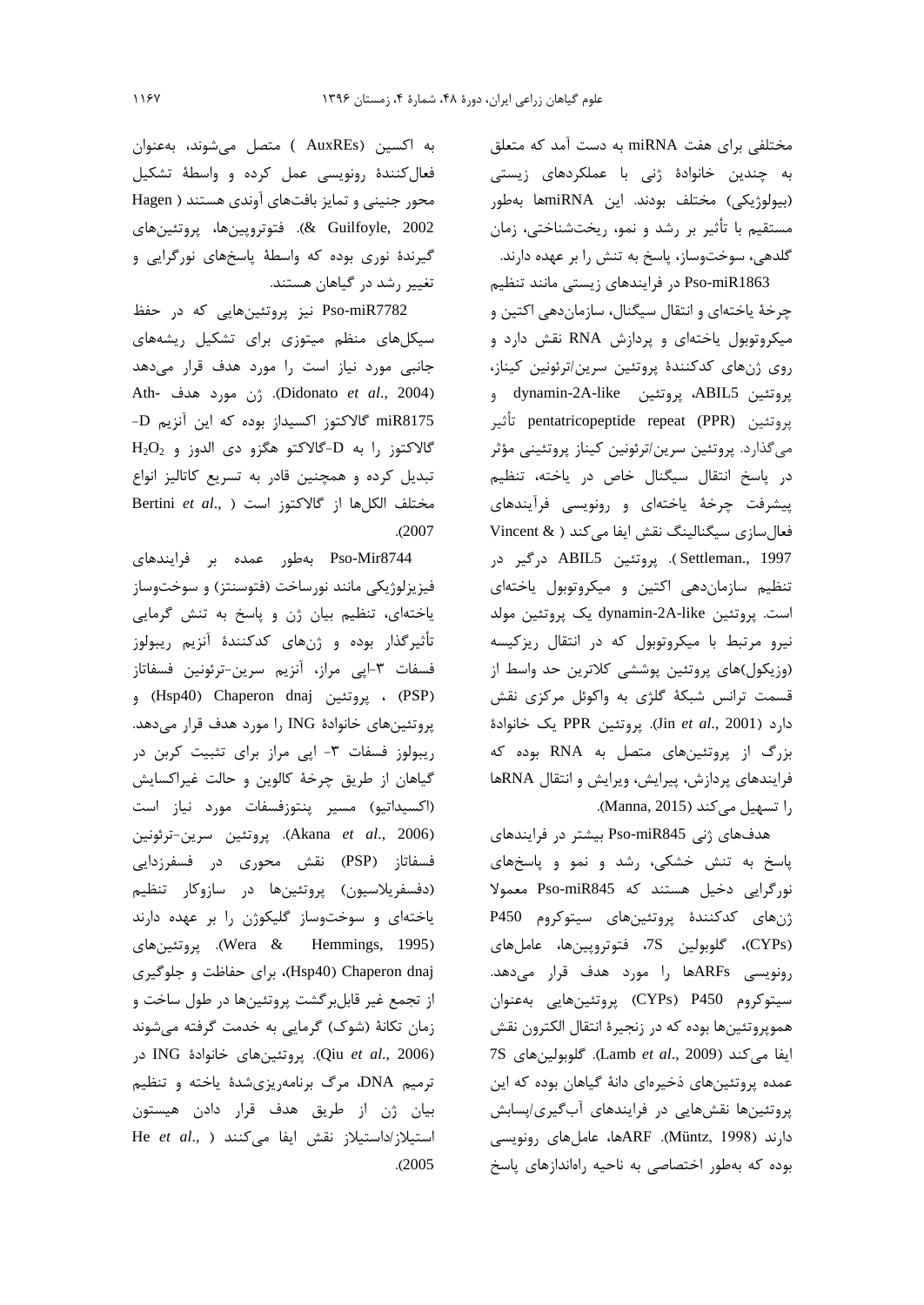Pso-miR9746i نيز در ترميم DNA آسيبديده و مسدود کردن چنگال همانندسازی و هیدرولیز ساکارز و Pso-miR444a در فرايند انتقال سيگنال درون یاختهای و پاسخ ایمنی ذاتی در برابر باکتریها و قارچها و تنطیم واکنشهای درونی GDP/GTP اغلب پروتئينها نقش دارند. انجام آزمايش qRT-PCR براي

مقايسه و اعتبارسنجي سطوح بيان miRNA و ژنهاي هدف آن در اندامهای مختلف گیاه خشخاش میتواند انجام شود. که در این باره همبستگی منفی معنیدار بين ميزان بيان miRNA و ژن هدف آن در اندام خاص گیاه خشخاش گواه بر تأیید این miRNA در این گیاه است.

|               | Table 2. List of computer-based predicted targets of P. somniferum miRNAs |                                             |                   |                                   |  |  |  |  |
|---------------|---------------------------------------------------------------------------|---------------------------------------------|-------------------|-----------------------------------|--|--|--|--|
| miRNA         | پروتئين هدف                                                               | عملکرد زیستی                                | Target Acc.       | گونه گیاهی                        |  |  |  |  |
|               | ِ سرین /ترئونین کیناز                                                     | انتقال سيگنال                               | <b>METC015205</b> |                                   |  |  |  |  |
|               | يروتئين ABIL5                                                             | سازمان دهی اکتین و میکروتوبول               | <b>METC043373</b> |                                   |  |  |  |  |
| $Pso-miR1863$ | Dynamin-2A-like<br>protein                                                | انتقال ریز کیسههای پروتئین پوششی<br>كلاترين | <b>METC008607</b> | Cucumis melo                      |  |  |  |  |
|               | پروتئين PPR                                                               | ویرایش، پایداری و انتقال<br><b>RNA</b>      | <b>METC031017</b> |                                   |  |  |  |  |
|               | سیتوکروم P450                                                             | زنجيرة انتقال الكترون                       | Bradi1g36725.1    |                                   |  |  |  |  |
|               | $7S$ گلوبولين                                                             | آب <i>گ</i> یری/ پسابش                      | Bradi2g25850.1    |                                   |  |  |  |  |
| $Pso-miR845$  | فتوتر ويين ها                                                             | یاسخهای نورگرایی                            | Bradi5g07360.3    | <b>Brachypodium</b><br>distachyon |  |  |  |  |
|               | عامل رونویسی ARFs                                                         | عامل رونویسی پاسخ به هورمون<br>اكسين        | Bradi3g03420.3    |                                   |  |  |  |  |
| $Pso-miR7782$ | یروتئینهای آغاز کننده تشکیل                                               | حفظ چرخههای منظم میتوزی برای                | Bradi3g19910.2    | <b>Brachypodium</b>               |  |  |  |  |
|               | ریشەھای جانبی                                                             | تشکیل ریشههای جانبی                         |                   | distachyon                        |  |  |  |  |
| $Pso-miR8175$ | گالاكتوز اكسيداز                                                          | كاتاليز الكل هاى مختلف از گالاكتوز          | TC366626          | Arabidopsis                       |  |  |  |  |
|               | پروتئین های خانوادهٔ TIR                                                  | یاسخ ایمنی ذاتی در برابر باکتریها           | TC388495          |                                   |  |  |  |  |
| $Pso-miR444a$ | یروتئین های خانوادهGDI2                                                   | تنظیم واکنش های درونی<br>GDP/GTP            | BP658598          | Arabidopsis                       |  |  |  |  |
|               | ریبولوز فسفات۳–ایی مراز                                                   | تثبیت کربن در گیاهان                        | CO127192          |                                   |  |  |  |  |
|               | سرين– ترئونين فسفاتاز                                                     | فسفرزدایی پروتئین ها                        | CO107913          |                                   |  |  |  |  |
| $Pso-miR8744$ | يروتئين Chaperon dnaj                                                     | حفاظت از پروتئین ها در زمان تنش<br>باختهای  | <b>TC515</b>      | Gossypium raimondii               |  |  |  |  |
|               | پروتئين هاي خانواده ING                                                   | ترمیم DNA و مرگ<br>برنامەريزىشدە ياختە      | CO110739          |                                   |  |  |  |  |
| Pso-miR9746i  | يروتئين Rada                                                              | ترمیم DNA صدمه دیده                         | TC432759          |                                   |  |  |  |  |
|               | اينورتاز سيتوزولى                                                         | آبكافت ساكارز                               | TC463100          | Glycine max                       |  |  |  |  |

| جدول ۲. فهرست هدفهای ژنی پیشبینیشدهٔ دادههای زیستی miRNA های نامزد گیاه خشخاش. |  |  |
|--------------------------------------------------------------------------------|--|--|
| Table 2. List of computer-based predicted targets of P. somniferum miRNAs      |  |  |

پروتئینهای مورد نیاز برای آغاز تشکیل ریشههای جانبی، در مهار و مدیریت پاسخ به تنش خشکی نقش ايفا ميكند. Pso-miR8744 با مهار ميزان بيان آنزيم ریبولوز ۳-فسفات اپی مراز در نورساخت نقش داشته و همچنین در پاسخ به تکانهٔ گرمایی از تجمع غیر قابلبرگشت پروتئینها در زمان تنش گرمایی جلوگیری میکند. این بررسی نخستین گزارشی است که در رابطه با miRNAهای دخیل در رشدونمو، نورساخت و پاسخ به تنش خشکی در گیاه خشخاش گزارش مىشود.

#### سپاسگزاری

بدین وسیله از معاونت پژوهش و فناوری وزارت علوم،

### نتیجه گیری کلی

miRNAها میتوانند بعنوان ابزارهای اصلاحی جدید در بهبود ژنتیکی گیاهان عمل کرده و برخی از آنها تأثیری نیرومند در تنظیم صفات عمدهٔ زراعی دارند. در این بررسی، برای تشخیص miRNAهای گیاه خشخاش، با یک رویکرد دادههای زیستی مبتنی بر جستجوی همسانی، درابتدا ESTهای گیاه خشخاش در برابر miRNA های شناختهشدهٔ پیشین، BLASTn شدند و درنهایت هفت miRNA نامزد متمایز در گیاه خشخاش شناسایی شد. این miRNAها نقش مهمی در مهار فرایندهای زیستی مانند رشد و نمو، نور ساخت، سوختوساز و پاسخ به تنشهای محیطی ایفا مي كنند. Pso-miR7782 با هدف قرار دادن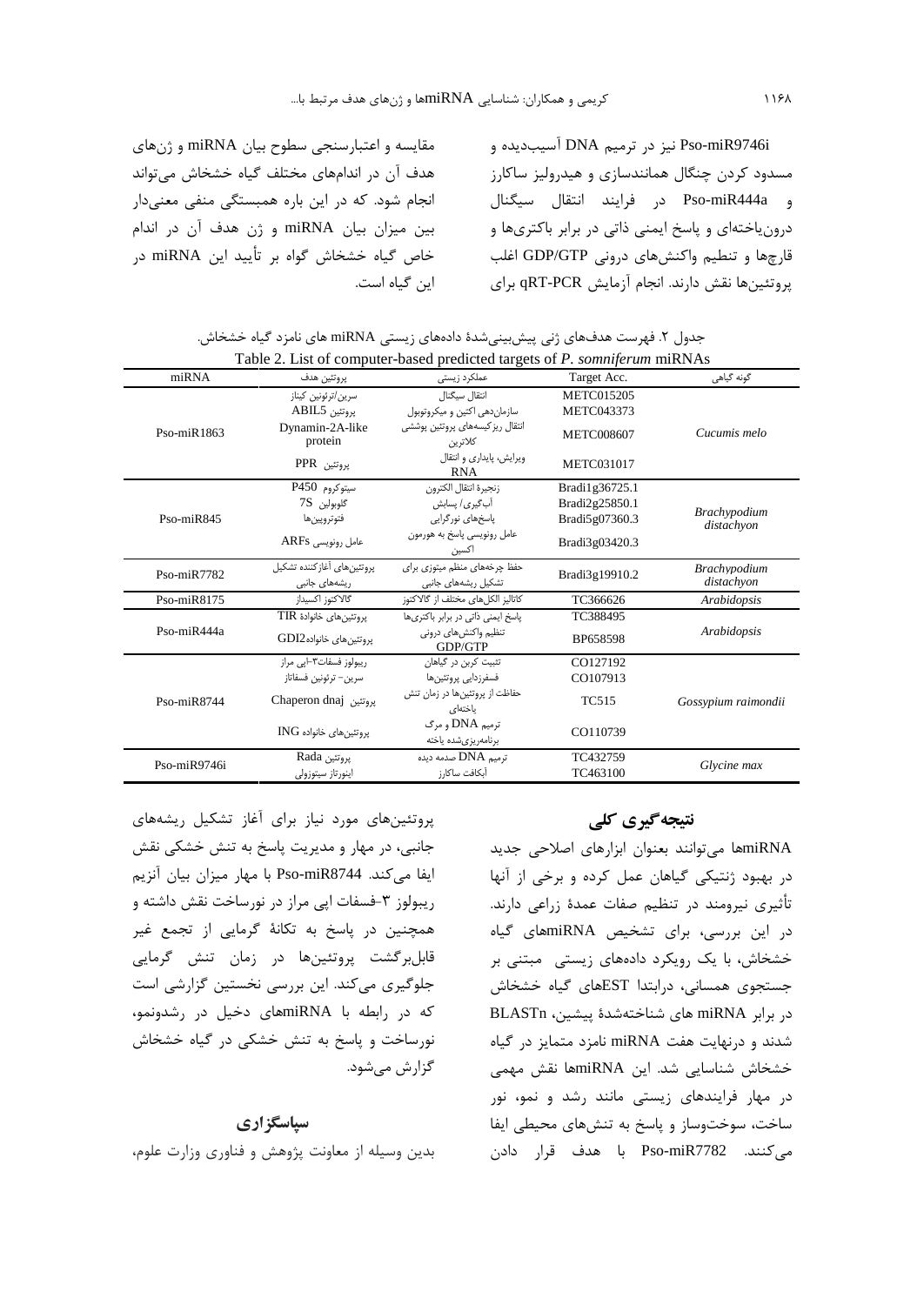تحقیقات و فناوری بابت حمایت مالی از این تحقیق در مستقدردانی می شود. قالب طرح کاربردی با شماره شناسه ۲۰۰ تشکر و

#### **REFERENCES**

- 1. Akana, J., Fedorov, A. A., Fedorov, E., Novak, W.R., Babbitt, P.C., Almo, S.C. & Gerlt, J.A. (2006). D-Ribulose 5-phosphate 3-epimerase: functional and structural relationships to members of the ribulose-phosphate binding (beta/alpha) 8-barrel superfamily. Biochemistry, 45 (8), 2493-503.
- 2. Altschul, S.F., Madden, T.L., Schaffer, A.A., Zhang, J., Zhang, Z., Miller, W., Lipman, D.J. (1997). Gapped BLAST and PSI-BLAST: a new generation of protein database search programs. Nucleic Acids Res. 25, 3389-3402.
- 3. Barratt, D.P., Derbyshire, P., Findlay, K., Pike, M., Wellner, N., Lunn, J. & Smith, A. M. (2009). Normal growth of Arabidopsis requires cytosolic invertase but not sucrose synthase. Proceedings of the National Academy of Sciences, 106(31), 13124-13129.
- 4. Beam, C. E., Saveson, C. J. & Lovett, S. T. (2002). Role for radA/sms in recombination intermediate processing in Escherichia coli. Journal of Bacteriology, 184(24), 6836-6844.
- 5. Bertini, I. (2007). Biological inorganic chemistry: structure and reactivity. University Science Books.
- 6. Bonnet, E., Wuyts, J., Rouze, P. & Peer, Y.V. (2004). Evidence that microRNA precursors, unlike other non-coding RNAs, have lower folding free energies than random sequences. Bioinformatics 20, 2911-2917.
- 7. Mitcham, J. L., Parnet, P., Bonnert, T. P., Garka, K. E., Gerhart, M. J., Slack, J. L. & Sims, J. E.  $(1996)$ . T $1/\sqrt{ST2}$  signaling establishes it as a member of an expanding interleukin-1 receptor family. Journal of Biological Chemistry, 271(10), 5777-5783.
- 8. Dai, X., Zhao, P.X. (2011). PsRNATarget: a plant small RNA target analysis s erver. Nucleic Acids Res. 39, W155-W159.
- 9. DiDonato, R. J., Arbuckle, E., Buker, S., Sheets, J., Tobar, J., Totong, R. & Celenza, J. L. (2004). Arabidopsis ALF4 encodes a nuclear-localized protein required for lateral root formation. The Plant Journal, 37(3), 340-353.
- 10. Hagel, J. M. & Facchini, P. J. (2013). Benzylisoquinoline alkaloid metabolism-a century of discovery and a brave new world. Plant and Cell Physiology, pct020.
- 11. Hagen, G. & Guilfoyle, T. (2002). Auxin-responsive gene expression: genes, promoters and regulatory factors. Plant Molecular Biology, 49(3-4), 373-385.
- 12. He, G. H., Helbing, C. C., Wagner, M. J., Sensen, C. W. & Riabowol, K. (2005). Phylogenetic analysis of the ING family of PHD finger proteins. Molecular biology and evolution, 22(1), 104-116.
- 13. Jin, J. B., Kim, Y. A., Kim, S. J., Lee, S. H., Kim, D. H., Cheong, G. W. & Hwang, I. (2001). A new dynamin-like protein, ADL6, is involved in trafficking from the trans-Golgi network to the central vacuole in Arabidopsis. The Plant Cell, 13(7), 1511-1526.
- 14. Lamb, D. C., Lei, L., Warrilow, A. G., Lepesheva, G. I., Mullins, J. G., Waterman, M. R. & Kelly, S. L. (2009). The first virally encoded cytochrome p450. Journal of virology, 83(16), 8266-8269.
- 15. Li, C. & Zhang, B. (2016). MicroRNAs in control of plant development. Journal of cellular physiology, 231(2), 303-313.
- 16. Lin, S. L., Chang, D. & Ying, S. Y. (2005). Asymmetry of intronic pre-miRNA structures in functional RISC assembly. Gene, 356, 32-38.
- 17. Manna, S. (2015). An overview of pentatricopeptide repeat proteins and their applications. Biochimie, 113, 93-99.
- 18. Müntz, K. (1998). Globulins from legume seeds: Structure and function during storage and reactivation. In Plant Proteins from European Crops (pp. 3-12). Springer Berlin Heidelberg.
- 19. Park, W., Li, J., Song, R., Messing, J. & Chen, X. (2002). CARPEL FACTORY, a Dicer homolog, and HEN1, a novel protein, act in microRNA metabolism in Arabidopsis thaliana. Current Biology, 12(17), 1484-1495.
- 20. Qiu, X. B., Shao, Y. M., Miao, S. & Wang, L. (2006). The diversity of the DnaJ/Hsp40 family, the crucial partners for Hsp70 chaperones. Cellular and molecular life sciences, 63(22), 2560-2570.
- 21. Sedlacek, Z., Munstermann, E., Mincheva, A., Lichter, P. & Poustka, A. (1998). The human rab GDI  $\beta$  gene with long retroposon-rich introns maps to 10p15 and its pseudogene to 7p11-p13. *Mammalian* genome, 9(1), 78-80.
- 22. Tamura, K., Peterson, D., Peterson, N., Stecher, G., Nei, M., Kumar, S. (2011). MEGA5: molecular evolutionary genetics analysis using maximum likelihood, evolutionary distance, and maximum parsimony methods. Mol. Biol. Evol. 28, 2731-2739.
- 23. Unver, T., Budak, H. (2009) Conserved microRNAs and their targets in model grass species

1189